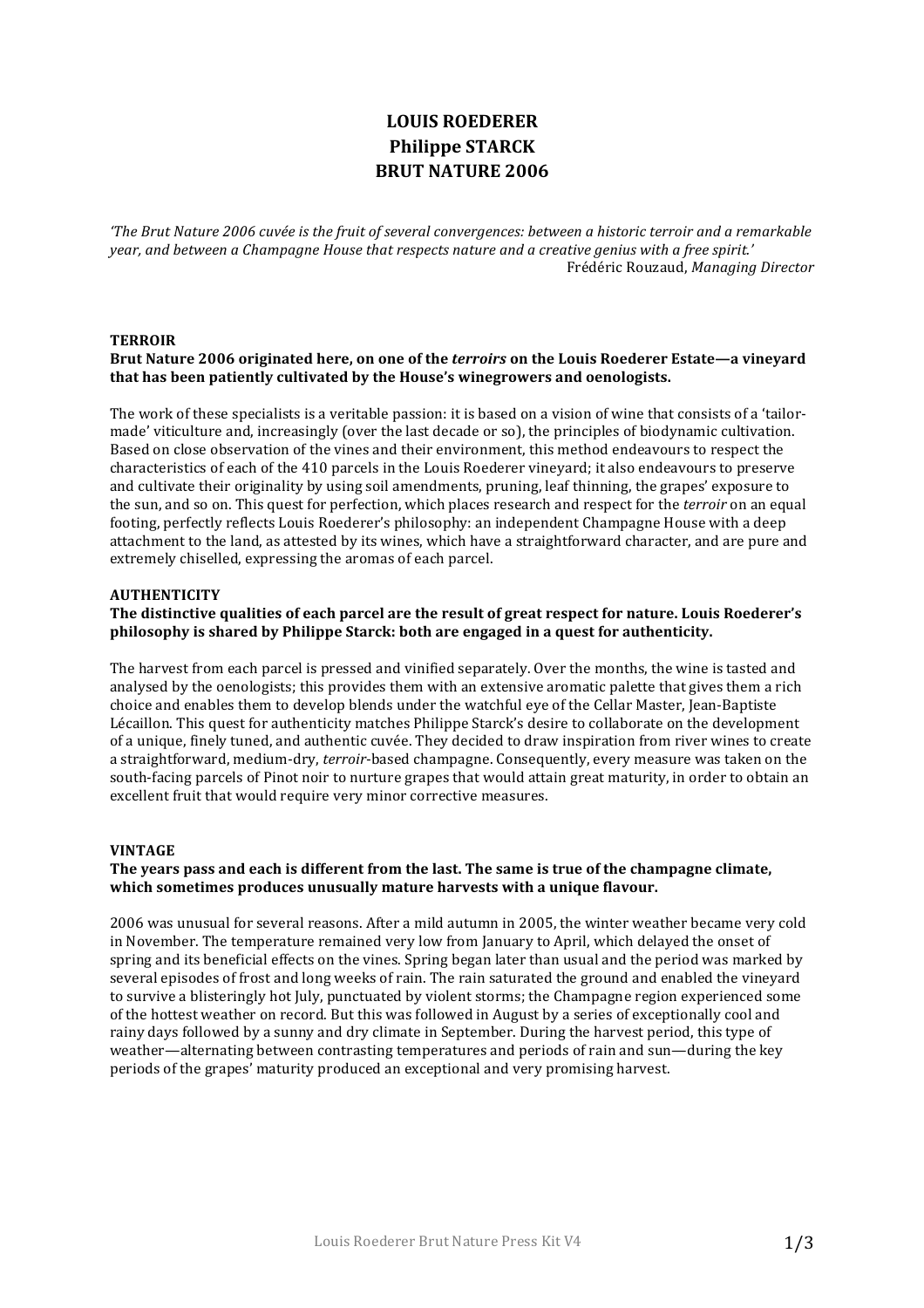## **A RICH WINE**

# **When a champagne has been developed, it is complemented by a** *liqueur de dosage***. However,** depending on the vintage, certain champagnes require very little *dosage*—or none at all.

Blended and bottled, the wine develops its bouquet in the darkness of the cellars over several years. Riddled regularly, the wine becomes more transparent as the deposits settle in the bottlenecks. When the deposits are removed, the small quantity of wine that is necessarily lost during the operation is replaced by the *liqueur* de dosage; composed of cane sugar and reserve wines, it has to maintain the *terroir's* authenticity. While Louis Roederer's champagnes have relatively little *dosage* added (9 to 10 grams per litre), some vintages require absolutely no additional sugar. Philippe Starck is quite adamant about his vision of the ideal champagne: 'it must be a non-dosed champagne.'

In 2006, the Pinot noir grapes from the Cumières *terroir* were exceptionally mature and had a rare depth of flavour and texture. Because of the fruitiness and richness of the grapes, the Cellar Master decided 'to allow nature to take its course' and, consequently, not to add any *dosage*. These grapes were to be the core ingredient of this new wine that had been developed with Philippe Starck. The Brut Nature 2006 cuvée was now a reality.

## **NATURE**

## The Brut Nature 2006 cuvée, developed by Louis Roederer and Philippe Starck, has a strong character: it gives full expression to and captures the spirit of its *terroir*.

The Cumières *terroir* produces intense Pinot noir with great vinosity (without malolactic fermentation) and slightly spicy notes, which is very characteristic of this village. Because of this exceptional maturity, no *dosage* was added to this cuvée. Complemented by some Chardonnays, this cuvée is ample, elegant, and extremely pure; the wine's smooth and velvety structure is combined with the remarkable freshness and fruitiness of the grapes that are characteristic of Louis Roederer's champagnes. Developed with great care—the pressure does not exceed 5 kilos—, the bubbles blend into the fruit. Jean-Baptiste Lécaillon suggests that it should be served at  $13^{\circ}$  at the end of the afternoon as a refreshment, as an aperitif to whet the palate, or at the end of a meal, to truly appreciate its rich flavour.

## **THE CUMIÈRES** *TERROIR*

This south-facing calcareous clay *terroir* also benefits from the reflected light from the Marne River. This exceptional location produces precocious and sweet wines. Once known as 'river wines', these white wines—with their slight Burgundian accents—established the region's reputation for fine wines well before the production of champagne became the regional speciality.

#### **COLLABORATION**

#### Why did you both decide to work together?

Frédéric Rouzeaud. - I had always admired—and still do—Philippe's creative genius, which I became acquainted with when I saw his restaurant and hotel projects. I appreciate his unique style, which strikes the right balance between respecting the location and great freedom in his approach. When I met him for the first time, I had no preconceptions—I was simply convinced that we could and should work together. And his declaration that he only drank *non-dosé* (non-dosed) champagnes coincided with—and motivated us to continue—a project we had been concentrating on since 2003, which involved developing a different kind of wine—a Louis Roederer cuvée based on a truly authentic *terroir*. Hence, our ensuing collaboration was a very natural development.

Philippe Starck. – Other champagne houses had already contacted me, but I always turned down their offers because I felt there was something deceptive about selling a bottle marked 'Starck' without a 'Starck' contribution to the contents. I believe that with any project embarked upon, it is key to get to the heart of the matter, rather than skirt round the edges. If I had accepted to work only on the bottle's exterior, I would not have achieved something truly authentic. So, for this cuvée, I decided to get involved in the winemaking process itself to ensure that the final bottle would be the fruit of an honest process and a comprehensive collaboration in every way; I knew that this would be the only way to achieve total